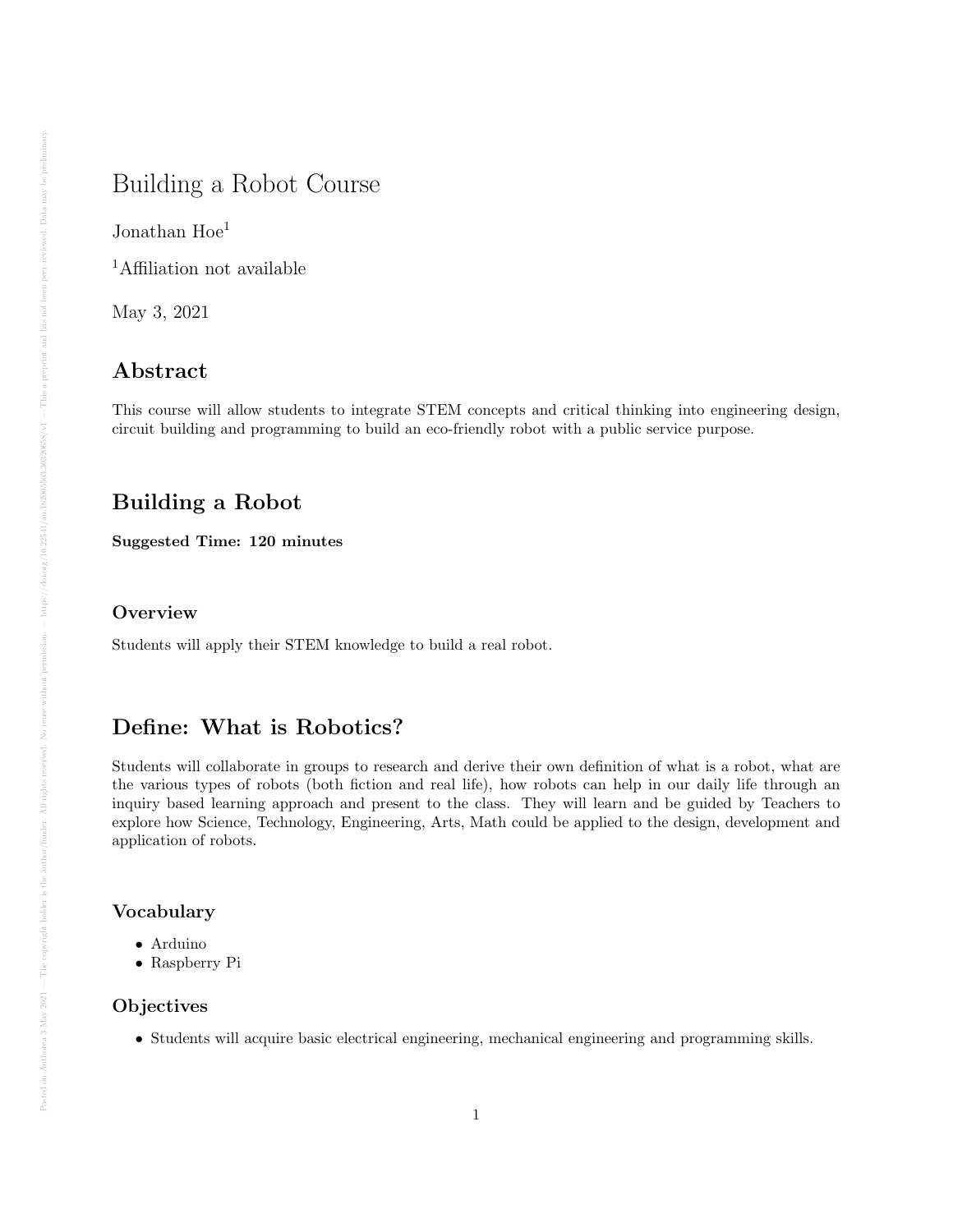- Students will gain  $21^{st}$  century key skills such as problem solving, creativity, analytical thinking, collaboration, communication, ethics when they design and make their robots.
- Students will think about the real-world beneficial and practical applications of robotics.

#### Science Topics covered

#### Forces and Interactions

- Forces and Motion
- Types of Interactions
- Definitions of Energy
- Defining and Delimiting Engineering Problems
- Optimizing the Design Solution

#### Energy

- Definitions of Energy
- Conservation of Energy and Energy Transfer
- Relationship Between Energy and Forces

#### Science and Engineering Practices:

- Planning and Carrying Out Investigations
- Analyzing and Interpreting Data
- Using Mathematics and Computational Thinking
- Constructing Explanations and Designing Solutions
- Science Models, Mechanisms, and Theories Explain Natural Phenomena

### Human Sustainability:

- Natural Resources
- Human Impacts on Earth Systems
- Developing Possible Solutions

#### Cross-Cutting Concepts:

- Influence of Science, Engineering, and Technology on Society and the Natural World
- Science Is a Human Endeavor
- Science Addresses Questions About the Natural and Material World
- Energy and Matter

#### Science Standards

• Inquiry, Reflection, and Social Implications

#### Technology Standards

- Creativity and Innovation
- Research and Information Literacy
- Critical Thinking, Problem Solving, and Decision Making
- Digital Citizenship